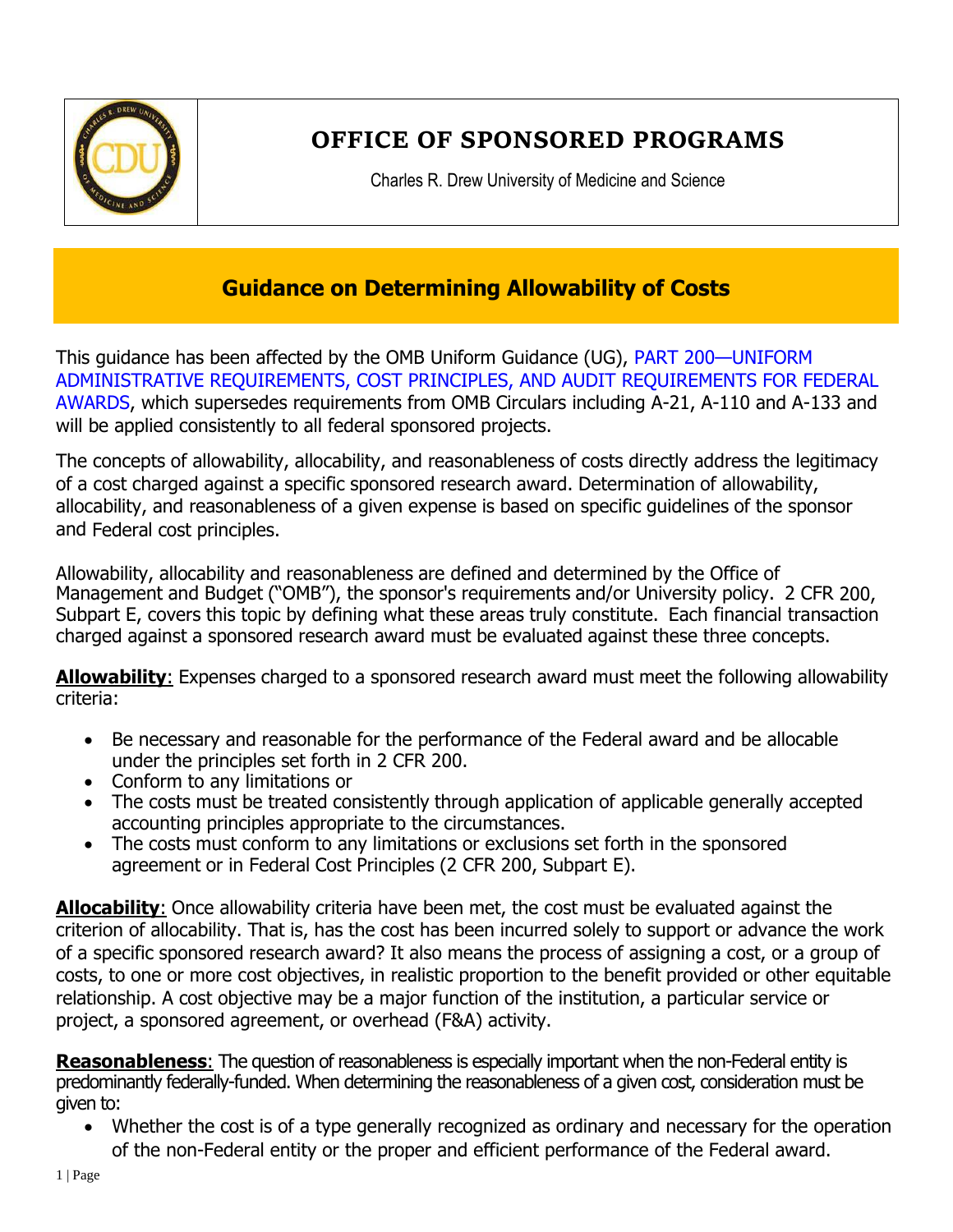- The restraints or requirement imposed by factors such as: sound business practices; arm'slength bargaining; Federal, state, and other laws and regulations; and the Terms and Conditions of the Federal award.
- Market prices for comparable goods or services in the geographic area.
- Whether the individuals concerned acted with prudence in the circumstances considering their responsibilities to the non-Federal entity, its employees, where applicable its students or membership, the public at large, and the Federal government.
- Whether the non-Federal entity significantly deviates from its established practices and policies regarding the incurrence of costs, which may unjustifiably increase the Federal award's cost.

The cost must be able to withstand public scrutiny, i.e. objective individuals not affiliated with the institution would agree that a cost is appropriate on a sponsored research award or as a component in its indirect cost rate.

Once a determination of allowability, allocability and reasonableness has been made, it is important that all grant expenses be charged to the appropriate grant account. Budget and expenditure information recorded in the accounting system serves as the basis for: (a) project/account specific planning and reporting; (b) both external and internal audits; (c) the preparation of annual financial statements for the University; (d) Facilities and Administration Cost proposal preparation and rate calculation; and (e) departmental-level planning and reporting and many other uses.

Please use the following as a quick reference guide as it pertains to these topics:

- 1. For a charge to be **allowable**, consideration should be given to these items in the following order of precedence (highest to lowest):
	- a. Terms and conditions of the award
	- b. Terms and conditions of the program
	- c. Terms and conditions of the agency
	- d. Federal cost principles (2 CFR 200.403)

In addition to the guidance offered in the documents listed above, public law and University policy also provide a framework for allowability decisions. On occasion, costs may be allowable to a sponsor, but not allowable under University policy. Therefore, it is imperative to consult with the Office of Sponsored Programs or the Office of Finance on any allowability concerns.

- 2. For a charge to be **allocable**, consideration should be given to:
	- a. Consistency
	- b. Sound allocation methodology
	- c. Appropriate documentation
- 3. For a charge to be **reasonable**, consideration should be given to:
	- a. Necessity of expenditure
	- b. Advancement of scope
	- c. Consistency with established institutional policies and practices
	- d. The evaluation by prudent individuals during audits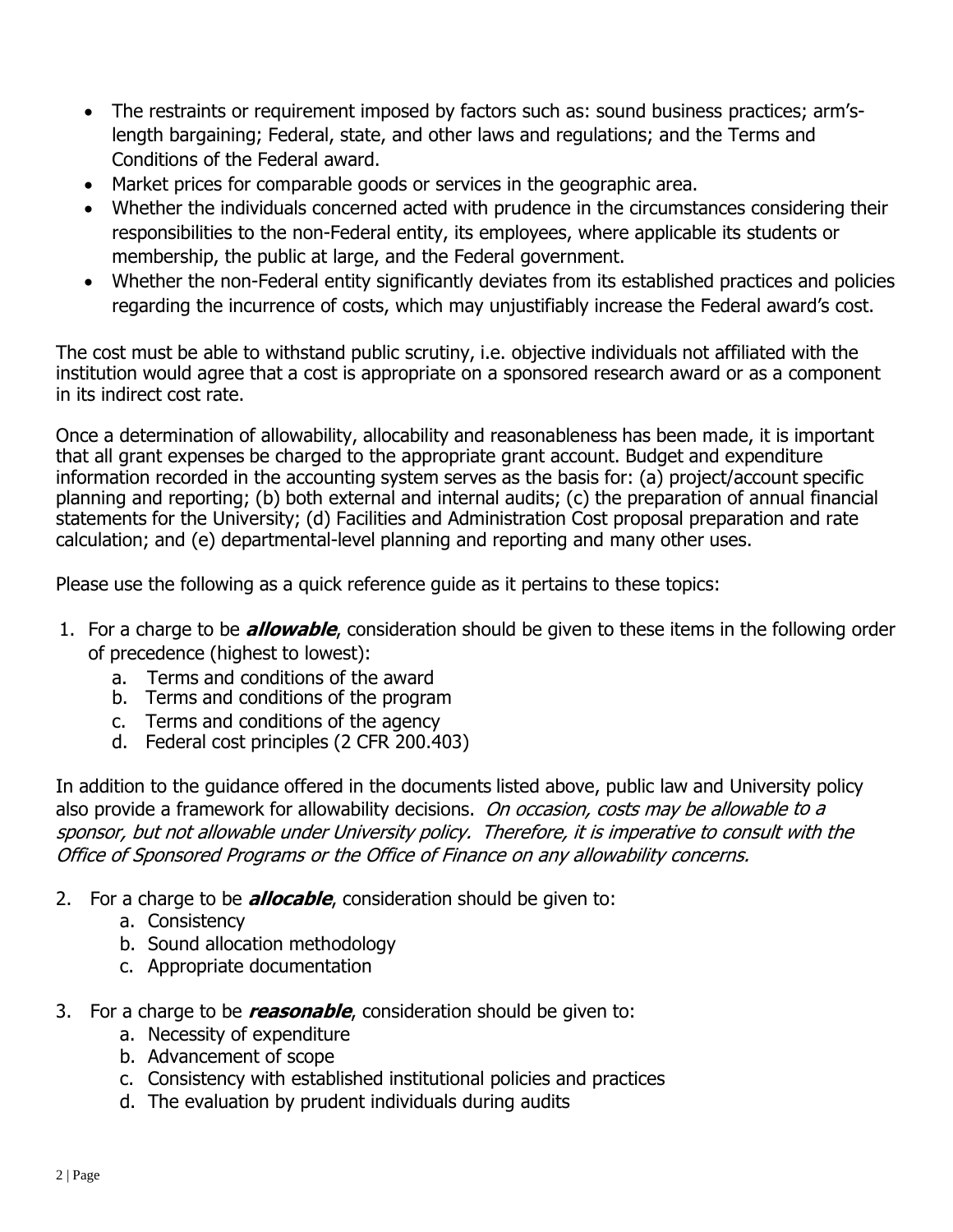### **Unallowable Costs on all Federal Awards**

Federal regulations identify specific costs and categories of costs that cannot be charged, directly or indirectly to federally sponsored agreements. These costs are never allowed on federally sponsored awards nor can they be charged to funds that will be treated as a part of indirect cost pools.

Unallowable costs are generally defined by the federal government in 2 CFR 200, General Provisions for Selected Items of Cost. 2 CFR 200.420-200.475 addresses certain cost categories and defines whether they are allowable as charges on grants.

Unallowable Costs include, but are not limited to:

- 1. Advertising and public relations
	- a. Expenditures to promote the University are not allowable.
	- b. Advertising costs for recruitment of personnel, program outreach and other specific purposes (i.e. human subjects) necessary to meet the requirements of the Federal award *are allowable*.
- 2. Alcoholic beverages
- 3. Alumni/ae activities
- 4. Bad debts
- 5. Commencement or convocation costs
- 6. Charitable contributions, donation, remembrances However the value of donated services may be used to meet cost sharing or matching obligations.
- 7. Commercial air travel costs in excess of the basic least expensive unrestricted accommodations class offered by commercial airlines (Please see 2 CFR §200.474 for additional information pertaining to air travel).
- 8. Development/fundraising costs
- 9. Entertainment costs: Costs of entertainment, including amusement diversion, and social activities and any costs directly associated with such costs (such as tickets to shows or sporting events, meals, lodging, rentals, transportation, and gratuities)
- 10.Fines, penalties, damages, and other settlements
- 11.Goods or services for personal use of employees (including gifts)
- 12.Housing and personal living expenses of University officers
- 13.Investment management costs
- 14.Lobbying
- 15.Losses on other sponsored agreements or contracts (cost overruns)
	- a. Any excess of costs over income under any other sponsored agreement or contract of any nature is unallowable. This includes but is not limited to the institution's contributed portion by reason of cost-sharing agreements or any under-recoveries through negotiation of flat amounts for indirect costs.
- 16. Pre-award costs, unless approved by the sponsoring agency or permitted under expanded authorities
- 17.Selling and marketing costs of any products of services of the institution
- 18.Student activity costs incurred for intramural activities, student publications, student clubs, etc.
- 19.Interest expense Interest paid to external parties that is associated with the acquisition of equipment or other capital assets is generally allowable.